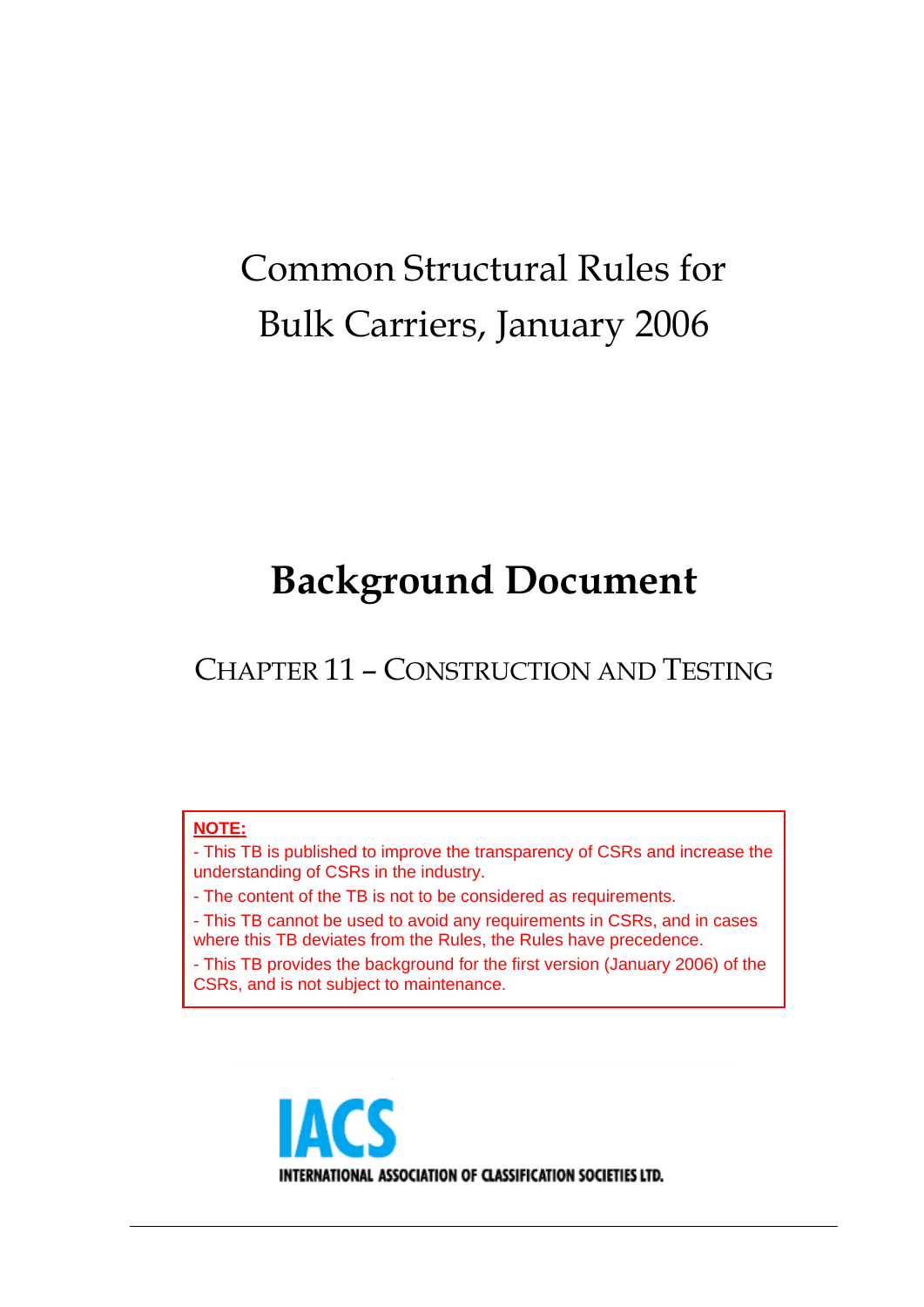# **© IACS - the International Association of Classification Societies and the International Association of Classification Societies Limited**

All rights reserved.

Except as permitted under current English legislation no part of this work may be photocopied, stored in a retrieval system, published, performed in public, adapted, broadcast, transmitted, recorded or reproduced in any form or by means, without prior permission of the copyright owner.

Where IACS has granted written permission for any part of this publication to be quoted such quotation must include acknowledgement to IACS.

Enquiries should be addressed to the Permanent Secretary, International Association of Classification Societies Ltd, 36 Broadway London, SW1H 0BH Telephone: +44 (0)20 7976 0660 Fax: +44 (0)20 7808 1100 Email: PERMSEC@IACS.ORG.UK

#### **Terms and Conditions**

The International Association of Classification Societies (IACS), its Member Societies and IACS Ltd. and their directors, officers, members, employees and agents (on behalf of whom this notice is issued) shall be under no liability or responsibility in contract or negligence or otherwise howsoever to any person in respect of any information or advice expressly or impliedly given in this document, or in respect of any inaccuracy herein or omission herefrom or in respect of any act or omission which has caused or contributed to this document being issued with the information or advice it contains (if any).

Without derogating from the generality of the foregoing, neither the International Association of Classification Societies (IACS) nor IACS Ltd. nor its Member Societies nor their directors, officers, members, employees or agents shall be liable in contract or negligence or otherwise howsoever for any direct, indirect or consequential loss to any person caused by or arising from any information, advice, inaccuracy or omission given or contained herein or any act or omission causing or contributing to any such information, advice, inaccuracy or omission given or contained herein. Any dispute concerning the provision of material herein is subject to the exclusive jurisdiction of the English courts and will be governed by English Law.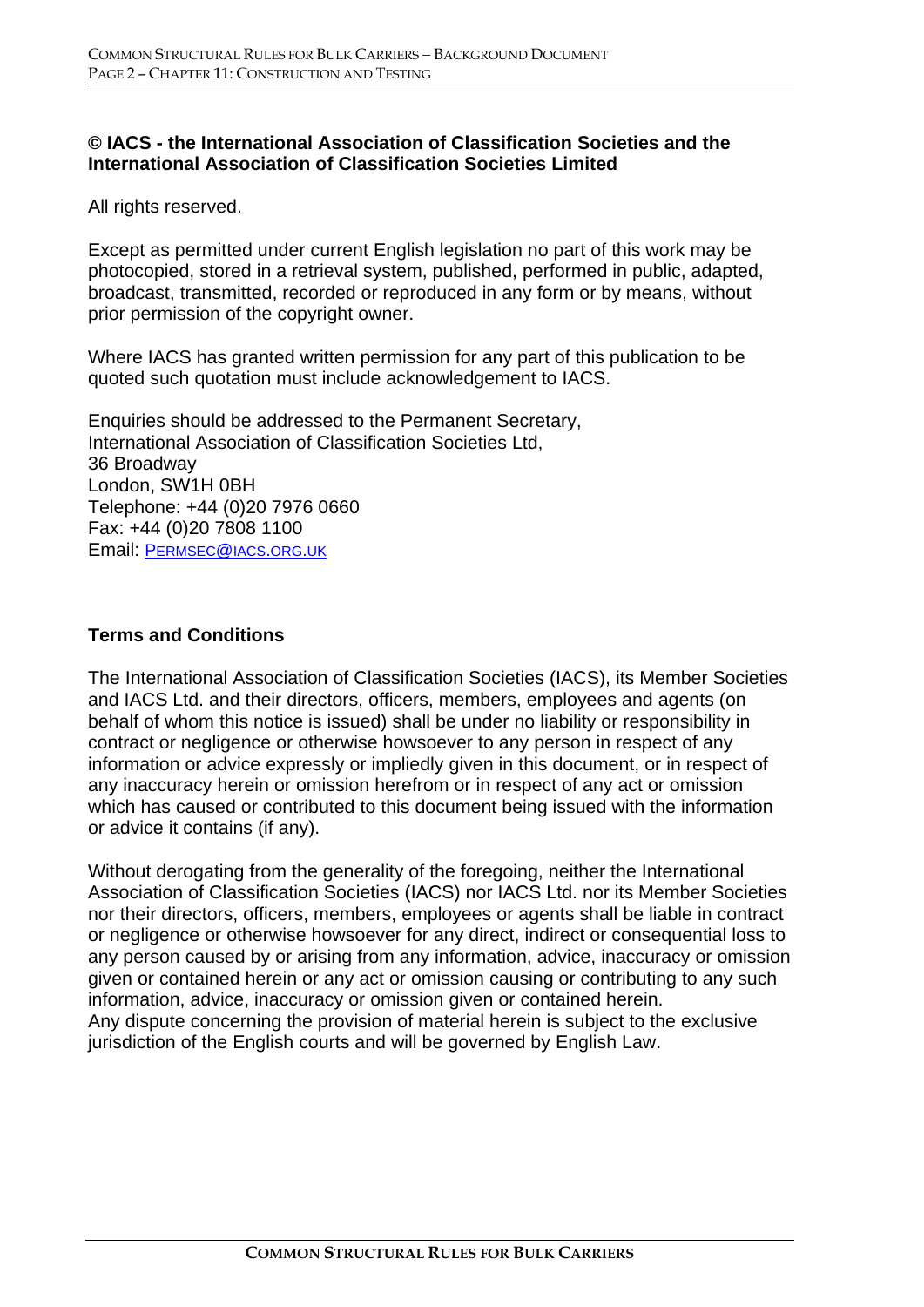# **TABLE OF CONTENTS:**

| 1.                                                   |  |  |  |
|------------------------------------------------------|--|--|--|
| 1.1<br>1.2<br>1.3                                    |  |  |  |
|                                                      |  |  |  |
| 1.                                                   |  |  |  |
| 1.1<br>1.2<br>1.3<br>1.4                             |  |  |  |
| 2.                                                   |  |  |  |
| 2.1<br>2.2<br>2.3<br>2.4<br>2.5<br>2.6<br>2.7<br>2.8 |  |  |  |
| 3.                                                   |  |  |  |
| 3.1                                                  |  |  |  |
|                                                      |  |  |  |
| 1.                                                   |  |  |  |
| 1.1<br>1.2                                           |  |  |  |
| 2.                                                   |  |  |  |
| 2.1<br>2.2<br>2.3<br>2.4<br>2.5                      |  |  |  |
| 3.                                                   |  |  |  |
| 3.1                                                  |  |  |  |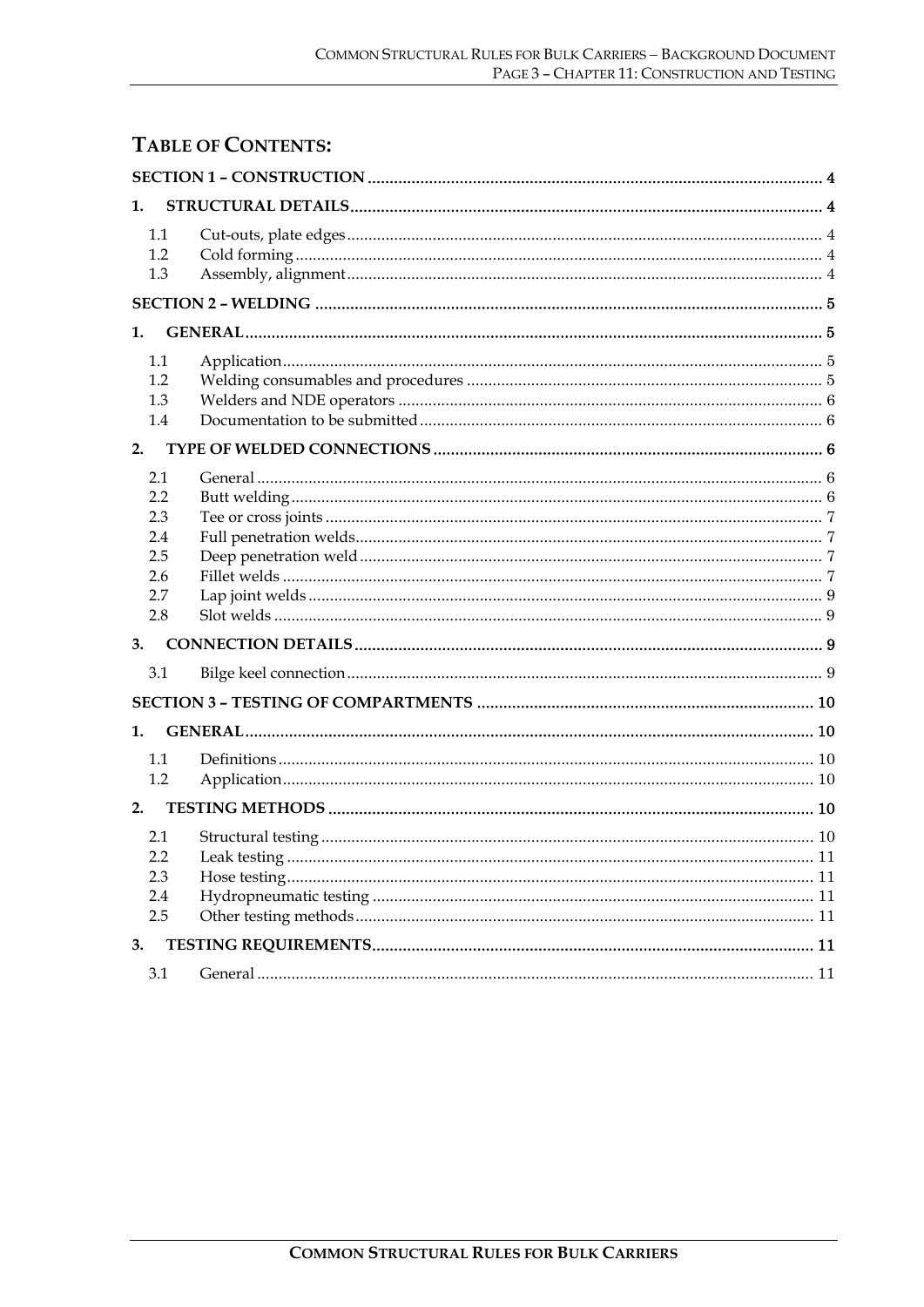# **SECTION 1 – CONSTRUCTION**

# **1. STRUCTURAL DETAILS**

# **1.1 Cut-outs, plate edges**

# **1.1.1**

1.1.1.a Typical precautions related to forming cut-outs and edge preparation are based on RINA Rules.

# **1.1.2**

1.1.2.a The fatigue strength for hatch corner is checked in accordance with Ch 8 Sec.5. The stress concentration factor depends on the edge treatment as well as hatch corner configuration. Since the stress concentration factor of hatch corners without machine cut is too large to comply with the fatigue requirement, hatch corner without machine cut should be accepted. Furthermore, this practice is in accordance with the practice of shipyards.

# **1.2 Cold forming**

# **1.2.1**

1.2.1.a The bending radius for cold forming was specified as the standard radius when bending corrugated bulkhead in IACS Rec. No. 47. General regulations related to cold forming were specified based on RINA Rules.

#### **1.3 Assembly, alignment**

#### **1.3.1**

1.3.1.a Typical misalignment standards for weld joints in IACS Rec. No. 47 are described here. With regard to this matter, considering that the IACS Rec. is not a mandatory requirement, and reflecting the opinion of the industry that reliable standards such as the Japanese Shipbuilding Quality Standard should be approved, it was decided that the classification society could approve standards if it deems them appropriate.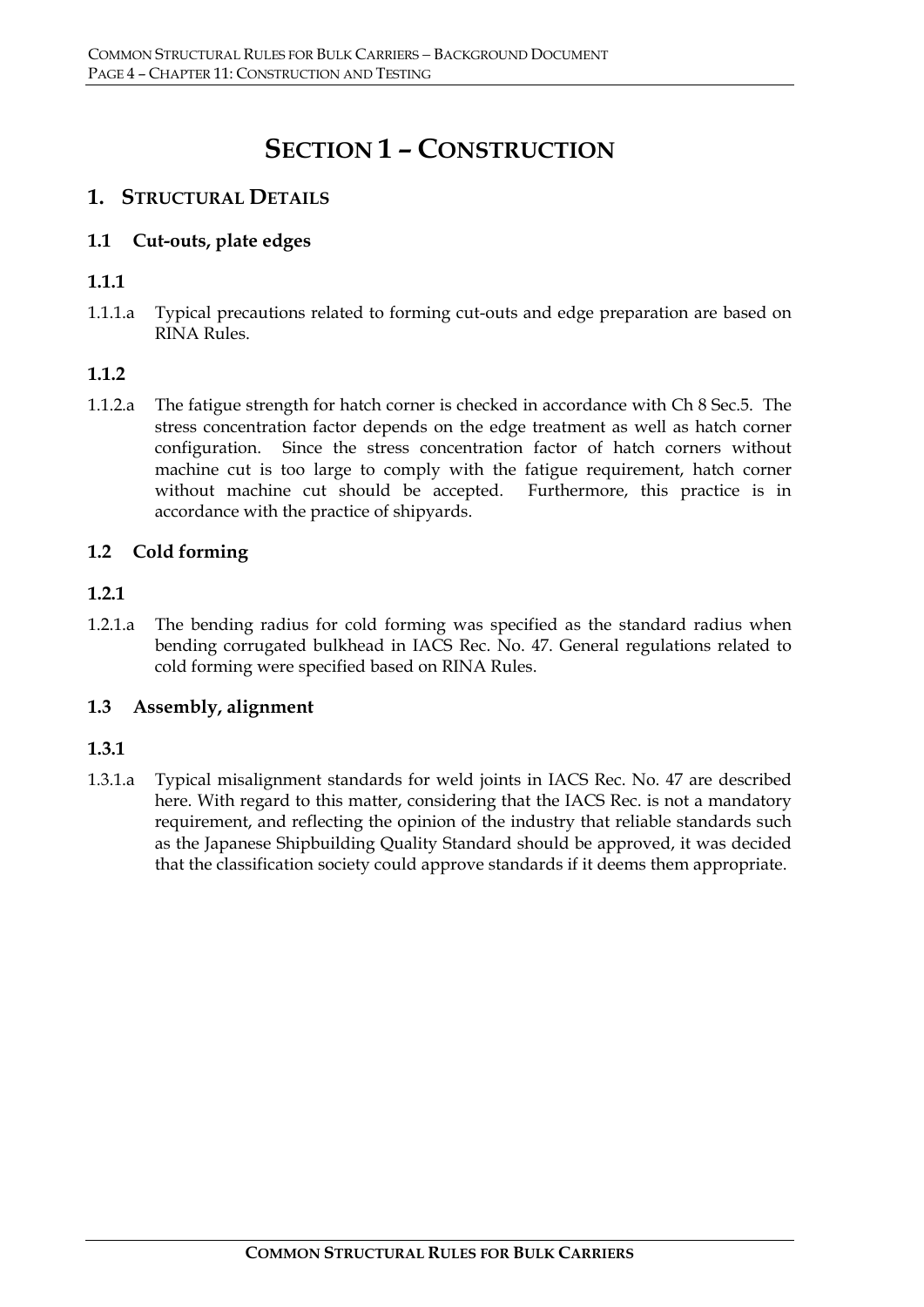# **SECTION 2 – WELDING**

# **1. GENERAL**

# **1.1 Application**

# **1.1.1**

1.1.1.a General regulations related to welding were established referring to the regulations of various classification societies. Basically, the regulations were in accordance with the regulations related to welding of various Classification Societies.

# **1.1.2**

1.1.2.a It is considered that for this topic, no information in addition to that shown in the Rules is necessary to explain the background.

#### **1.1.3**

1.1.3.a It is considered that for this topic, no information in addition to that shown in the Rules is necessary to explain the background.

#### **1.1.4**

1.1.4.a It is considered that for this topic, no information in addition to that shown in the Rules is necessary to explain the background.

#### **1.1.5**

1.1.5.a It is considered that for this topic, no information in addition to that shown in the Rules is necessary to explain the background.

#### **1.1.6**

1.1.6.a It is considered that for this topic, no information in addition to that shown in the Rules is necessary to explain the background.

# **1.1.7**

1.1.7.a It is considered that for this topic, no information in addition to that shown in the Rules is necessary to explain the background.

#### **1.2 Welding consumables and procedures**

#### **1.2.1**

1.2.1.a It is considered that for this topic, no information in addition to that shown in the Rules is necessary to explain the background.

#### **1.2.2**

1.2.2.a It is considered that for this topic, no information in addition to that shown in the Rules is necessary to explain the background.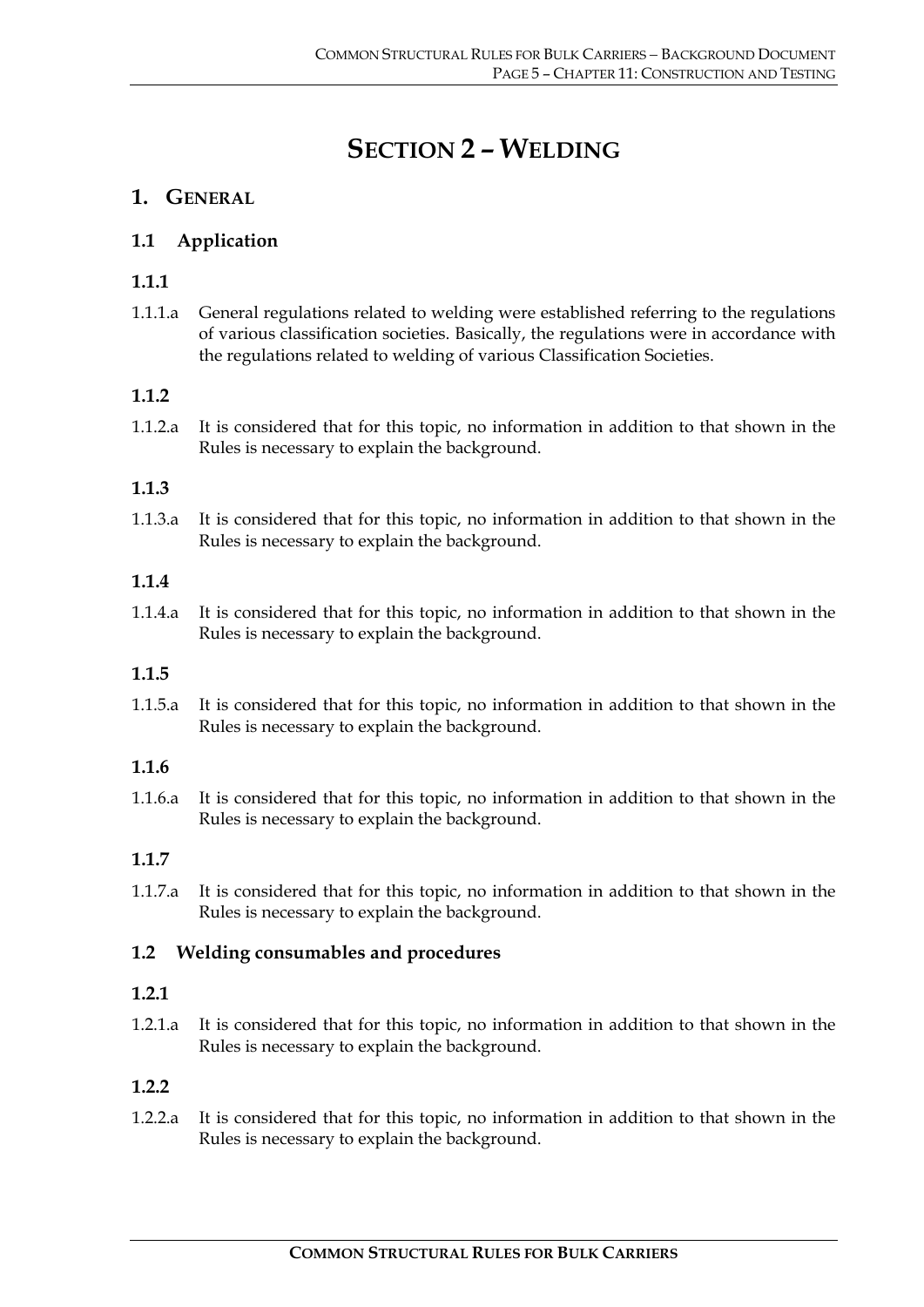# **1.2.3**

1.2.3.a It is considered that for this topic, no information in addition to that shown in the Rules is necessary to explain the background.

#### **1.3 Welders and NDE operators**

#### **1.3.1 Welders**

1.3.1.a It is considered that for this topic, no information in addition to that shown in the Rules is necessary to explain the background.

#### **1.3.2 Automatic welding operators**

1.3.2.a It is considered that for this topic, no information in addition to that shown in the Rules is necessary to explain the background.

# **1.3.3 NDE operator**

1.3.3.a It is considered that for this topic, no information in addition to that shown in the Rules is necessary to explain the background.

# **1.4 Documentation to be submitted**

#### **1.4.1**

1.4.1.a It is considered that for this topic, no information in addition to that shown in the Rules is necessary to explain the background.

# **1.4.2**

1.4.2.a It is considered that for this topic, no information in addition to that shown in the Rules is necessary to explain the background.

# **2. TYPE OF WELDED CONNECTIONS**

# **2.1 General**

#### **2.1.1**

2.1.1.a Regulations of this sub-section are based on the rules of various classification societies and on IACS UR S18.

# **2.2 Butt welding**

#### **2.2.1 General**

2.2.1.a Regulations of this sub-section are based on the rules of various classification societies and on IACS UR S18.

#### **2.2.2 Welding of plates with different thicknesses**

2.2.2.a Regulations of this sub-section are based on the rules of various classification societies and on IACS UR S18.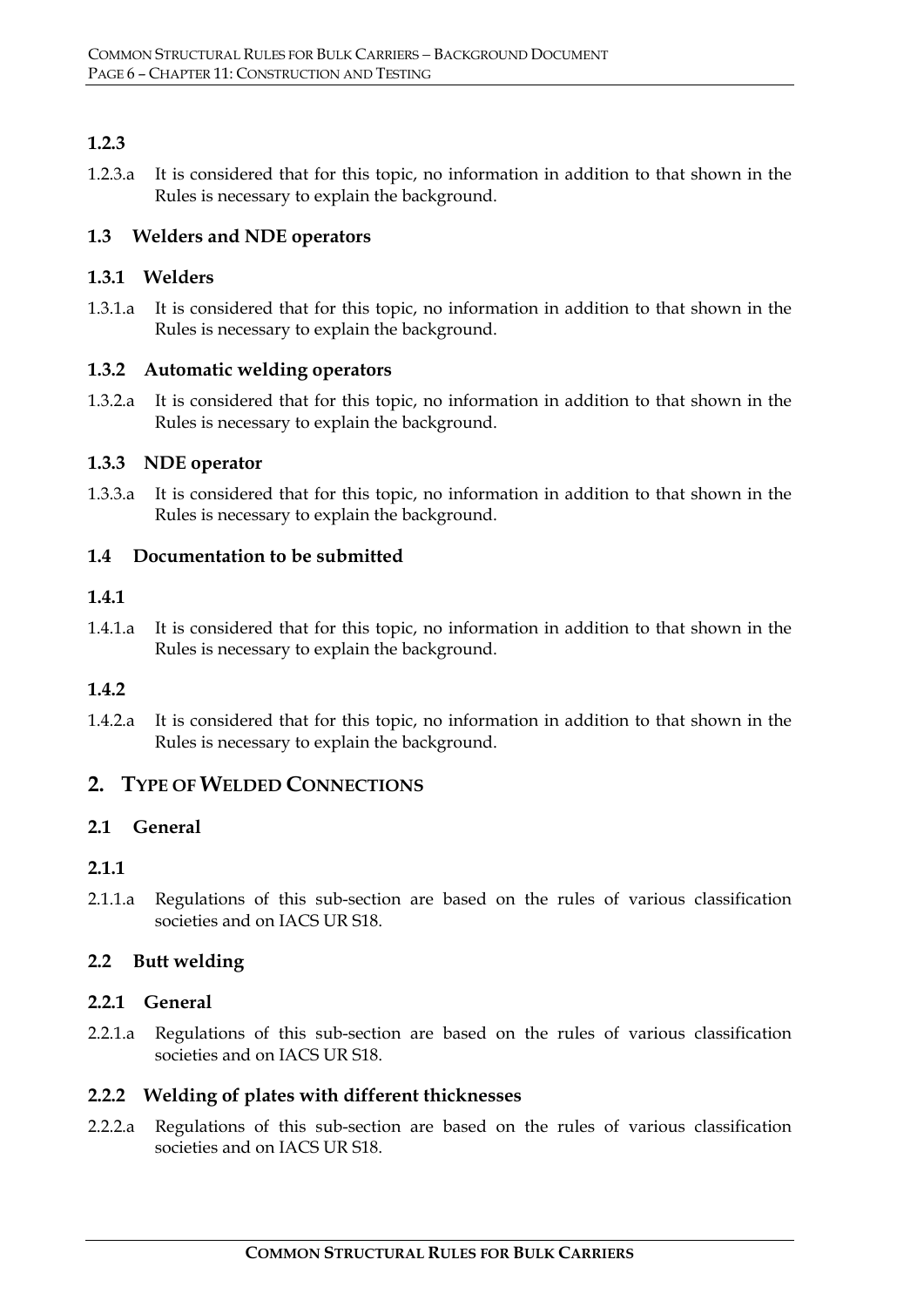#### **2.2.3 Edge preparation, root gap**

2.2.3.a Regulations of this sub-section are based on the rules of various classification societies and on IACS UR S18.

#### **2.3 Tee or cross joints**

#### **2.3.1 General**

2.3.1.a Regulations of this sub-section are based on the rules of various classification societies and on IACS UR S18.

# **2.4 Full penetration welds**

#### **2.4.1 Application**

2.4.1.a Regulations of this sub-section are based on the rules of various classification societies and on IACS UR S18.

#### **2.4.2**

2.4.2.a Regulations of this sub-section are based on the rules of various classification societies and on IACS UR S18.

#### **2.4.3**

2.4.3.a Regulations of this sub-section are based on the rules of various classification societies and on IACS UR S18.

#### **2.4.4**

2.4.4.a Regulations of this sub-section are based on the rules of various classification societies and on **IACS UR S18**.

# **2.4.5**

2.4.5.a Regulations of this sub-section are based on the rules of various classification societies and on IACS UR S18.

#### **2.5 Deep penetration weld**

#### **2.5.1**

2.5.1.a Regulations of this sub-section are based on the rules of various classification societies and on IACS UR S18.

#### **2.6 Fillet welds**

#### **2.6.1 Kinds and size of fillet welds and their applications**

2.6.1.a The regulation related to leg length of fillet weld was set for plating thickness up to 50 mm referring to the regulations of Chapter 1, Part C of the existing Rules and referring to existing welding practice. Dimensions of fillet welds are generally denoted by leg length or throat thickness; here, leg length is indicated because it can be checked easily on site. The corrosion addition required in Section 2, Chapter 3 is set according to the corrosive environment. The effects of corrosion must also be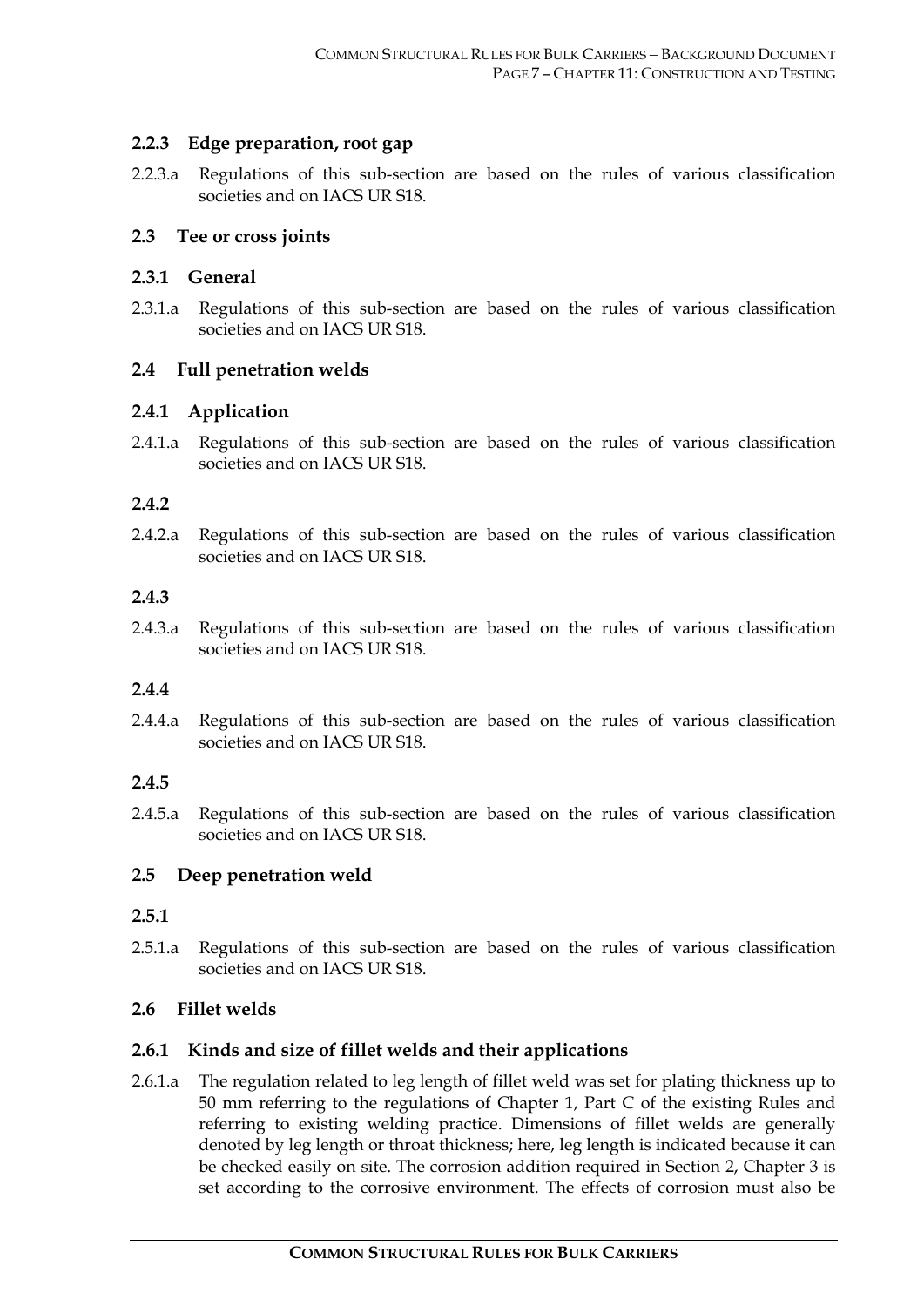considered when deciding the dimensions of fillet welds. However, it was decided to take the full corrosion addition for structural members because leg lengths of welds applied to one side of structural members forming boundaries of compartments are different from those applied to the other side since welds are exposed to only one corrosive environment, and such a situation could lead to confusion at the manufacturing site. Since the corrosion addition of plate member was 4 mm as a standard, if the corrosion addition for structural member considered is greater than 4 mm, the weld leg length has to be increased. If the corrosion addition of structural member is less than 4 mm, only 0.5 mm is to be reduced.

During actual operation, considering that the number of locations where intermittent welds are used is small, new criteria were developed taking F3 of double continuous welds at locations where F3 in Part C of the existing Rules for the Survey and Construction of Steel Ships is required. (See Fig. 11.1)



The steps shown in the figure from the top are F1 and F2 respectively of the existing rules. Leg lengths based on the guidelines of the International Institute of Welding (IIW) are said to be equivalent to F1, generally used in the existing Rules for the Survey and Construction of Steel Ships. The weld leg length specified in CSR if adjusted for corrosion addition is almost the same as the upper limiting line in the existing Rules for the Survey and Construction of Steel Ships. F3 specified in CSR was set so that it became equivalent to the lower limiting line of F2 in the existing Rules for the Survey and Construction of Steel Ships.

#### **2.6.2 Intermittent welds**

2.6.2.a This regulation is based on NK Rules Part C Chapter 1 1.2.

# **2.6.3 Size of fillet weld for abutting plating with small angle**

2.6.3.a Where the angle between an abutting plate and the connected plate is not 90 degree, the throat thickness of the fillet weld with larger angle is generally smaller than that with smaller angle, in case of the same leg length of fillet weld. In order to ensure the sufficient strength of fillet weld with larger angle, this requirement is provided.

#### **2.6.4 Deep penetration welds**

2.6.4.a This requirement is based on the current practice.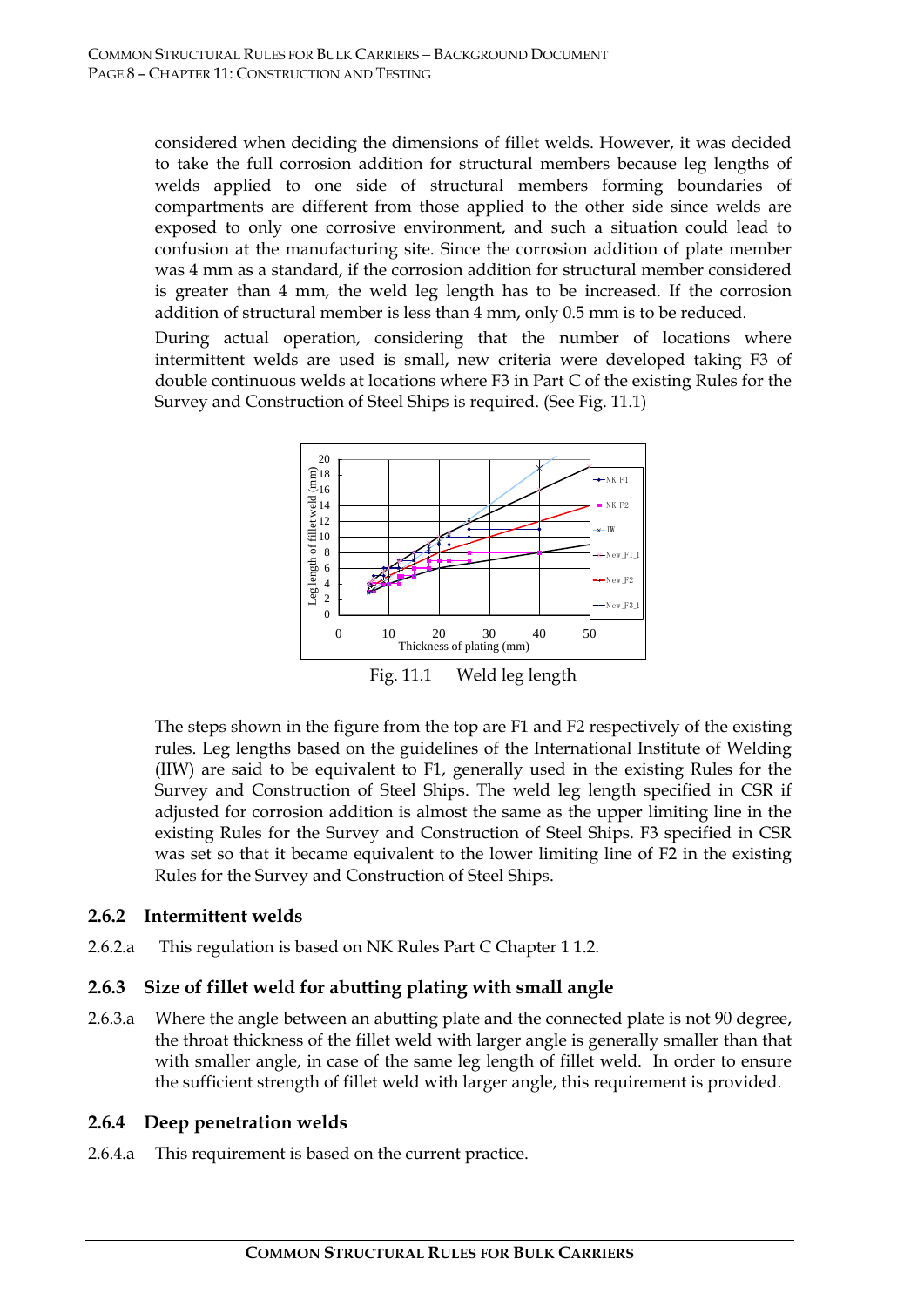#### **2.7 Lap joint welds**

#### **2.7.1 General**

2.7.1.a Regulations of this sub-section are based on the rules of various classification societies and on IACS UR S18.

#### **2.7.2 Fillet welds**

2.7.2.a Regulations of this sub-section are based on the rules of various classification societies and on IACS UR S18.

# **2.8 Slot welds**

#### **2.8.1 General**

2.8.1.a Regulations of this sub-section are based on the rules of various classification societies and on IACS UR S18.

#### **2.8.2 Size of fillet welds**

2.8.2.a Regulations of this sub-section are based on the rules of various classification societies and on IACS UR S18.

#### **3. CONNECTION DETAILS**

#### **3.1 Bilge keel connection**

#### **3.1.1**

3.1.1.a The weld details for bilge keel were established referring to the regulation in B2.4, Sec. 19, Chapter I-1-1 of the GL Rules.

#### **3.1.2**

3.1.2.a The weld details for bilge keel were established referring to the regulation in B2.4, Sec. 19, Chapter I-1-1 of the GL Rules.

#### **3.1.3**

3.1.3.a The weld details for bilge keel were established referring to the regulation in B2.4, Sec. 19, Chapter I-1-1 of the GL Rules.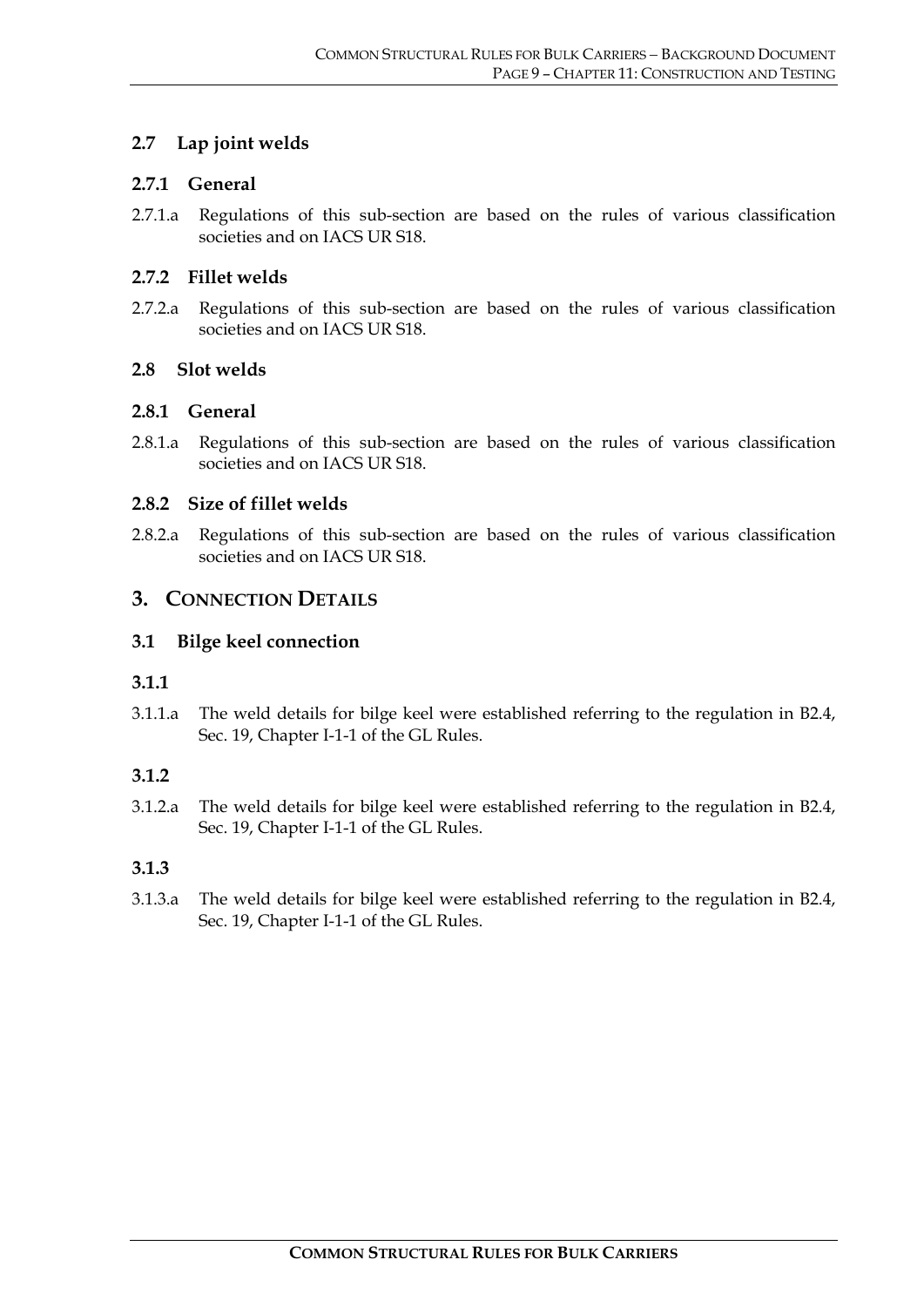# **SECTION 3 – TESTING OF COMPARTMENTS**

# **1. GENERAL**

# **1.1 Definitions**

# **1.1.1 Shop primer**

1.1.1.a This regulation incorporates the regulation of IACS UR S14.

# **1.1.2 Protective coating**

1.1.2.a It is considered that for this topic, no information in addition to that shown in the Rules, is necessary to explain the background.

# **1.1.3 Structural testing**

1.1.3.a This regulation incorporates the regulation of IACS UR S14.

# **1.1.4 Hydropneumatic testing**

1.1.4.a This regulation incorporates the regulation of IACS UR S14.

# **1.1.5 Leak testing**

1.1.5.a This regulation incorporates the regulation of IACS UR S14.

# **1.1.6 Hose testing**

1.1.6.a This regulation incorporates the regulation of IACS UR S14.

# **1.2 Application**

# **1.2.1**

1.2.1.a This regulation incorporates the regulation of IACS UR S14.

# **1.2.2**

1.2.2.a This regulation incorporates the regulation of IACS UR S14.

# **2. TESTING METHODS**

# **2.1 Structural testing**

# **2.1.1**

2.1.1.a This regulation incorporates the regulation of IACS UR S14.

# **2.1.2**

2.1.2.a This regulation incorporates the regulation of IACS UR S14.

# **2.1.3**

2.1.3.a This regulation incorporates the regulation of IACS UR S14.